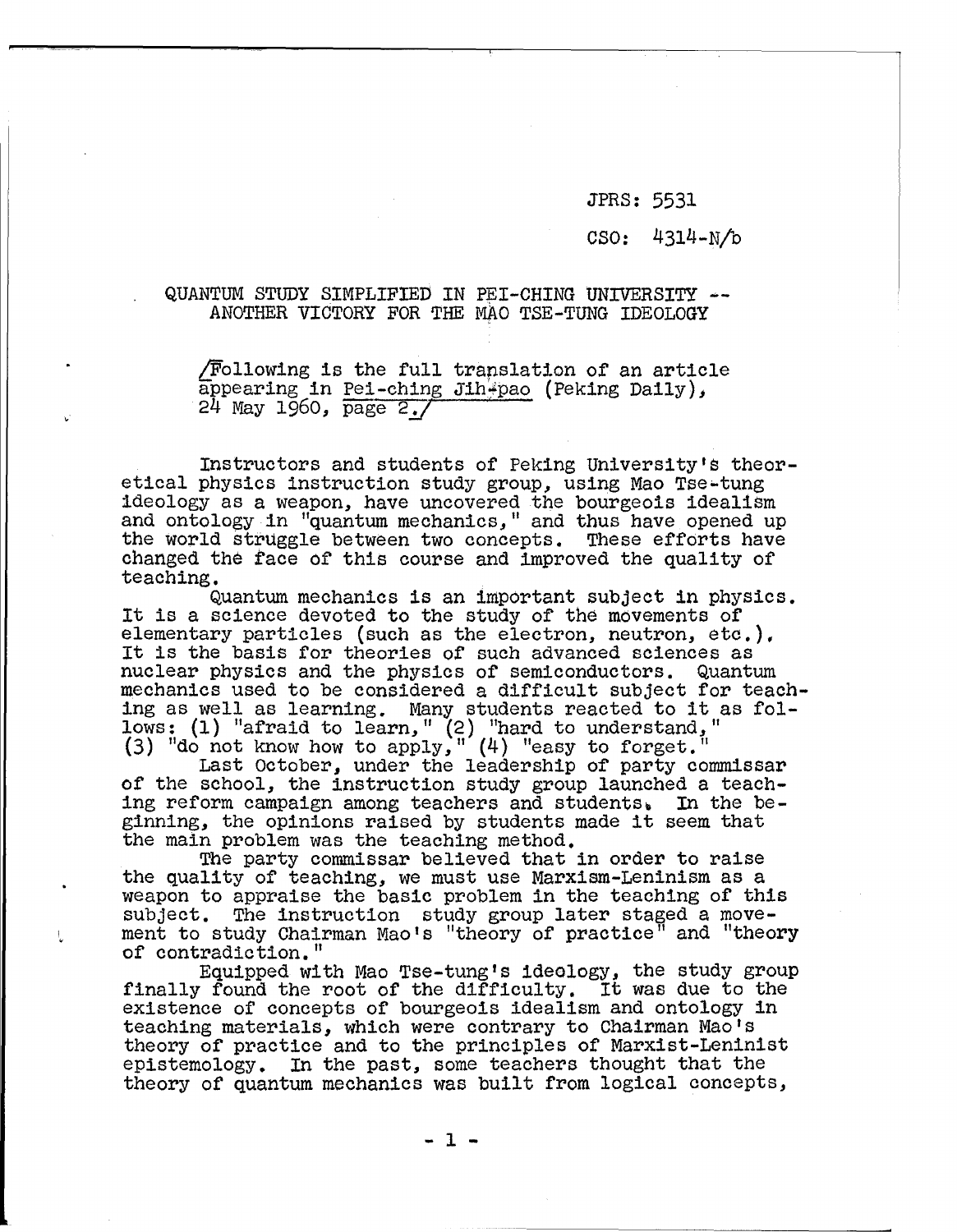while the students' attitude was that the theory "had dropped from heaven." Some teachers even advocated during their lectures the ridiculous idea that science is the product of the brains of a few 'gifted! scientists. They thought that some men are born with talent for dealing with logical concepts and that others are not. This theory created an aura of mystery around science in the minds of students.<br>Feachers and students have repeatedly studied Chair-

man Mao's "theory of practice" and "theory of contradiction," and have thus come to understand that "theory comes from practice." ,Teachers now tend to believe and teach that theory<br>is shaped after experiments and analysis have been conducted, in accordance with the spirit of the "theory of practice." This reformed way of teaching has changed the study of quantum mechanics. Lectures on quantum mechanics are now much more easily absorbed by students. Furthermore, teachers and students both have learned that theory not only comes out of practice but also should be used to direct practice. And at the same time, theory is advanced and proved in the course of practice. They have learned also that only by viewing the outer manifestations to study the inner contradictions can they come to understand the nature of the matter. In other words, only by viewing phenomena due to neutron and electron movements to study their origins can we understand the nature of these particles. Teachers and students began to study these problems by applying dialectical materialism. For example, in the spectroscope we could see different colors due to atomic specta (the phenomenon). Why is the spectrum of one atom different from that of another? This is determined by the state of movement in the atom itself. Therefore, through viewing the atom's spectrum we can study the movement inside the atom. The bourgeois intellectual's so-called "theory of unknowability," which reasons that because the neutron and electron are not visible and touchable it is impossible to study their nature, was thus shattered.

Thus, under the leadership of the party, teachers and students jointly grasped and studied the main problems, apply- ing dialectical materialism and Mao Tse-tung's ideology in the analysis and appraisal. They not only collected theses and data but also visited production agencies for opinions, so<br>that theory and practice could be consolidated. By doing these things, they finally laid bare the influence of bourgeois idealism on quantum mechanics.

Since the exposure of the idealist Viewpoint, this subject has undergone a great change. Before the reform, quantum mechanics was considered a "book of heaven," but now this subject is much more easily understood. Teachers and students have more faith in the subject and on this basis